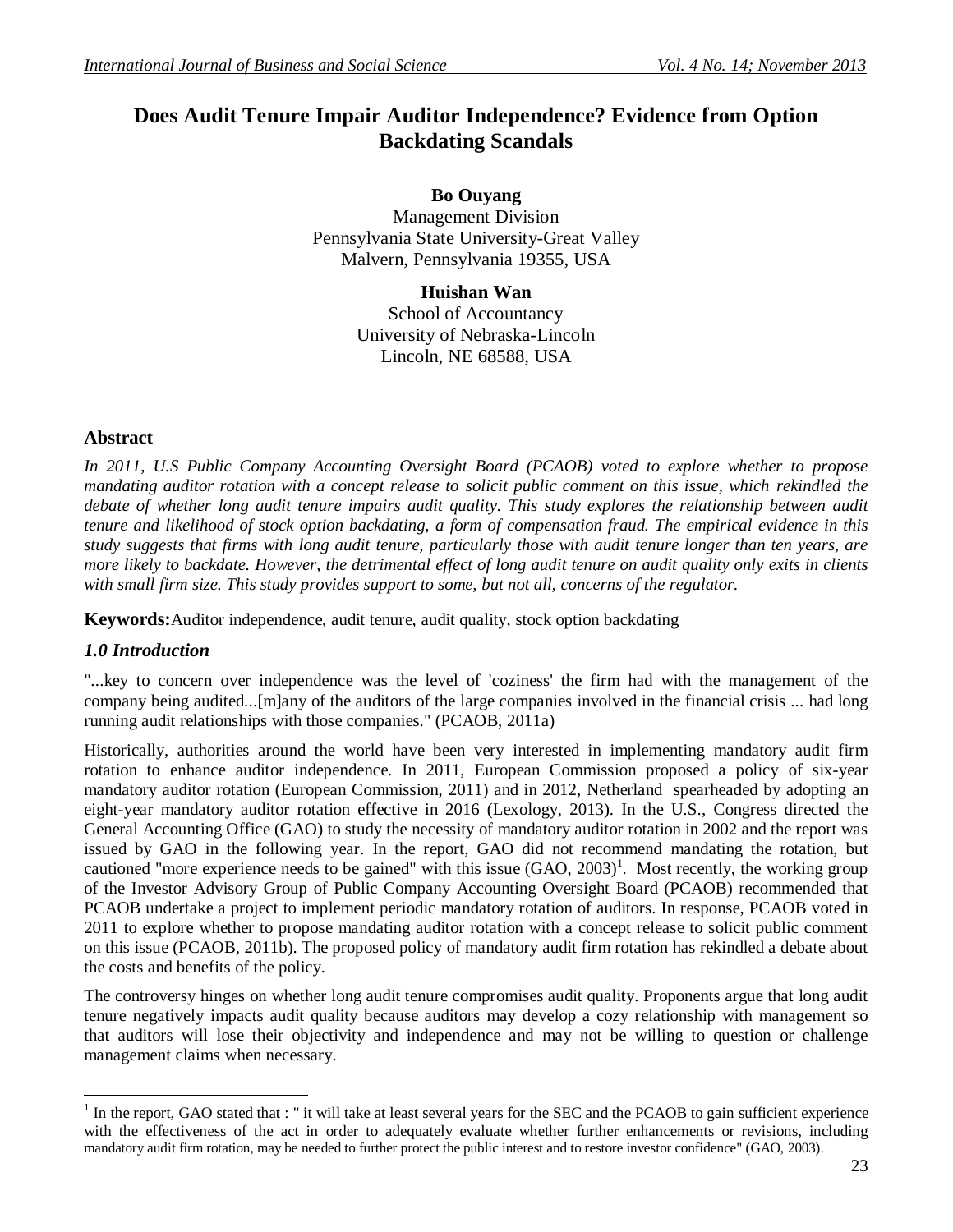Also, as new auditors normally have a questioning mind that bringsa "fresh look" to detect problems in a client's financial reports (Lu and Sivaramakrishnan, 2009), mandatory auditor rotation may improve audit quality. Opponents, however, maintain that it takes years for new auditors to get familiar with a client's business and accounting practices, thus audit quality may suffer from mandatory audit firm rotation. Opponents also argue that requiring companies to rotate their auditors will not provide any incremental benefit as Sarbanes-Oxley Act of 2002 already requires having lead audit partners rotate every five years (CFO Magazine, 2012).

Results of academic studies are mixed as to whether long audit tenure lowers audit quality. Some studies find that quality is not affected by long tenure (e.g., Johnson et al. 2002; Gul et al. 2007); others find that quality improves with long tenure (e.g., Myers et al. 2003; Srinidhi et al. 2010); and still others find that quality diminishes with long tenure (e.g., Raghunathan 1994; Davis et al. 2009; Chu et al. 2012). Therefore, this is still an unanswered question.In this study, we investigate whether long audit tenure will impair auditor independence by examining the relationship between audit tenure and stock option backdatingscandal.

Stock option backdating refers to the practice of altering the grant date of a stock option to a date prior to the actual date that the company granted that option. Normally, the stock price of the altered date is lower than that of the actual grant date. Stock option backdating results in a lower exercise price and the granted option in-themoney and of higher value to the holder. Undisclosed or improperly-disclosed stock option backdatings are illegal. Arthur Levitt, former SEC chairman, describes option backdating as "stealing," "ripping off shareholders," and "the ultimate in greed" (Forelle and Bandler 2006).

Stock option backdatings have been standard business practice and gone largely unnoticed until they developed into a major accounting scandal in 2005 after Erik Lie, a finance professor at the University of Iowa, published a study (Lie 2005) that questioned some cases where a sharp increase in their stocks followed right after some firms granted stock options to their executives. The Wall Street Journal then began to examine individual companies and identified some firms in its investigative reporting.As of the end of 2006, the Wall Street Journal has identified suspicious option backdating patterns in more than 130 companies<sup>2</sup>. The SEC immediately lunched formal and an informal investigation of those firms identified in the WSJ's investigative reporting and has formally charged some executives of accounting fraud<sup>3</sup>. Notable companies involved in this accounting scandal charged by the SEC include Broadcom Corp., UnitedHealth Group, and Comverse Technology. Since the SEC's formal investigation, a significant number of firms have restated their prior financial reports to recognize more compensation expenses and quite a few executives and outside directors have lost their jobs and suffered from substantial reputational penalties (Efendi et al. 2013; Ertimur et al. 2012).

Prior studies attribute option backdating to an agency problem in which managers manipulate the grant dates of their option awards to increase their wealth opportunistically at the expense of the interests of shareholders or debt-holders. For example, Collins et al. (2009) and Narayanan et al. (2007) provide evidence that backdaters normally have weak corporate governance and strong managerial power. Further, the stock price of backdating firms drops significantly at the time of option backdating announcement (Bernile and Jarrell 2009) and the credibility of future earnings announcements is impaired (Cheng et al. 2009). Taken together, these studies suggest that option backdating possesses two basicfeatures of accounting fraud – incentive andopportunity.

Independent auditors have direct monitoring duty and assurance responsibility as compensation expenses need to be disclosed in the footnotes of financial reports and audited by independent external auditors. Backdated stock options will lower the compensation expense and overstate income and assets accordingly. After the breakout of the stock option backdating scandal, the PCAOB issued a formal guidance and alerted to auditors on the audit risk of stock option backdating. The PCAOB particularly emphasized that"auditors planning or performing an audit should be alert to the risk that the issuer may not have properly accounted for stock option grants and, as a result, may have materially misstated its financial statements or may have deficiencies in its [internal controls over financial reporting]. (PCAOB 2006)"Our sample of backdatings consists of 4,044 firm years that potentially have backdated their stock options between 1996 and 2005, as identified in Bebchuk, et al. (2010).

 $\overline{\phantom{a}}$ <sup>2</sup> Options Scorecard, the Wall Street Journal 2006, (http://online.wsj.com/public/resources/documents/info-optionsscore06-full.html)

 $3$ As of the end of 2011, the SEC and U.S. Attorney General's Office has charged 67 executives with fraudulently backdating options. In the list of formal charged executives, there are 21 CEOs, 21 CFOs, 11 Board Chairmen, and 14 General Councels (SEC 2007, http://www.sec.gov/spotlight/optionsbackdating.htm).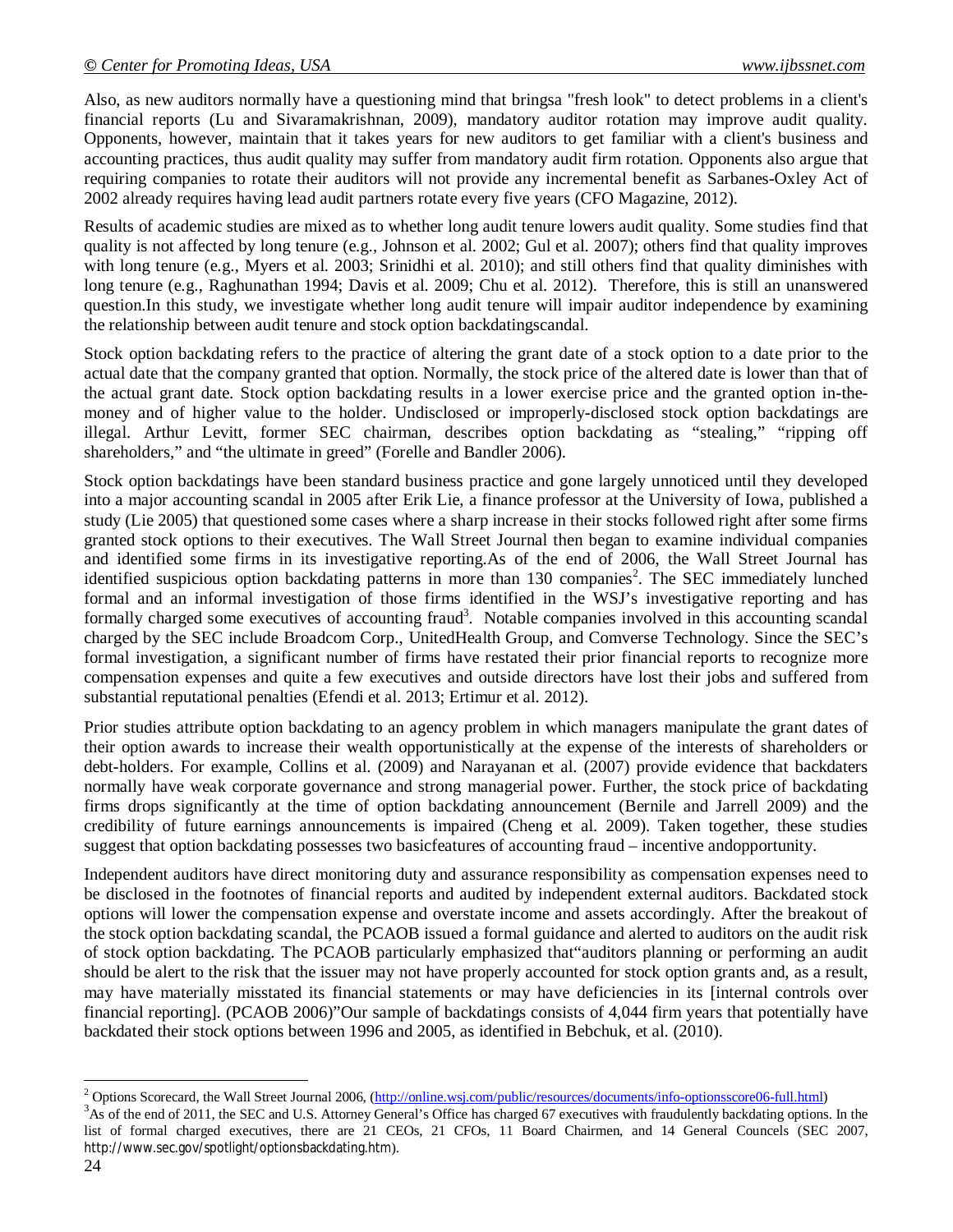Audit tenure is measured as the length of the auditor-client relationship as of the fiscal year-end in the financial statements. Our multivariate empirical evidences indicate that longer audit tenure is positively associated with the likelihood of option backdating and the positive effect is more pronounced when the audit tenure is longer than ten years. Our empirical evidence, however, does not support the claim of PCAOB that audit clients with a larger firm size may be particularly vulnerable to the negative effect of long audit tenure.Our study contributes to the ongoing debate of whether audit tenure impairs auditor independence by providing further evidence of the relationship between audit tenure and accounting scandal. Our study also has significant policy implication as the PCAOB is considering mandatory auditor rotation. Our evidence provides some support to the position of the PCAOB.

# *2.0 Method*

## **2.1 Sample Selection**

To investigate the relationship between audit tenure and stock option backdating scandals, we utilize a sample of firms that have backdated their stock options between 1996 and 2005, as identified in Bebchuk, et al.  $(2010)^4$ . An option award is backdated or is a lucky grantif the stock price at the option grant date is the lowest of the month (Bebchuk et al., 2010). Data of stock return volatility, accounting data and data of board characteristics are obtained from CRSP, Compustat and Investor Responsibility Research Center (IRRC) respectively. We start with the sample of 15, 575 firm-year observations and merge with other databases. We lose 6,013 observations when the sample is merged with CRSP and Compustat for complete financial and accounting data. We lose another 5,116 observations to get corporate governance data from the database of IRRC. Finally, we delete 402 observations that belong to the industry of financial service (SIC code 60-69) as those firms have distinct corporate governance characteristics. Our final sample consists of 4,044 non-financial observations. Panel A of table 1 summarizes the derivation of the final sample.

Panel B of table 1 demonstrates the distribution of sample firms by focus industry and the comparison with the Compustat population. 29 percent of the firms in our sample are manufacturing firms and 23 percent are in consumer products and food while Compustat population has 23 percent and 20 percent respectively. Overall, there is no discernible difference between our sample and the Compustat population in terms of industry member distribution. In regressions, industry dummies are included to control any industry effect. Panel D of table 1 displays the comparison between the original sample of Bebchuk et al., 2010 (hereafter, original sample) and the sample in this study (hereafter, our sample). In the original sample, approximately 14.3% of the firm-years in the sample backdated the stock options and most of the backdatings occurred between 1996 and 2000. In our sample, 11.33% of the observations backdated the stock options and the percentages of backdated stock options are higher between 1997 and 2002.

#### **2.2 Measurement of Audit Tenure**

Audit tenure is measured as the length of the auditor-client relationship as of the fiscal year-end in the financial statements. In addition to a continuous variable of audit tenure, we also include a categorical variable and specifically test the claim of PCAOB that audit tenure higher than ten years may impair audit quality and thus requires mandatory rotation (PCAOB, 2011). Consistent with prior literature, we collect audit tenure information from Compustat database that started the coverage of auditor in 1976. The initiation date of the audit tenure is inevitably censored on the left. The sample in Bebchuk, et al. (2010) ends in 2005. Thus the longest audit tenure for most firms is 30 years<sup>5</sup>. Panel C of table 1 presents the distribution of audit tenure data. In the sample of this study, common audit tenures include 1-3 years and 7-13 years. Tenures of 23 and 24 years are also relatively popular.

#### **2.3 Regression Model and Variable Definitions**

Following prior research, our logistic regression models are as follows:

 $Backdating=b_0+b_1*$ Tenure +

 $\overline{\phantom{a}}$ 

 $b_2$ \*Size+ $b_3$ \*Hightech+ $b_4$ \*Duality+ $b_5$ \*PID+ $b_6$ \*Bsize+ $b_7$ \*Volatility+ $b_8$ \*SOX+ $b_9$ \*Firmage+ $b_{10}$ \*Big4(a)

<sup>5</sup>Auditor data are available in Compustat for some firms as early as 1974. The longest audit tenure in the sample of this study is 32 years therefore.

<sup>&</sup>lt;sup>4</sup> Data are available for download at Professor Bebchuk's website: http://www.law.harvard.edu/faculty/bebchuk/data.shtml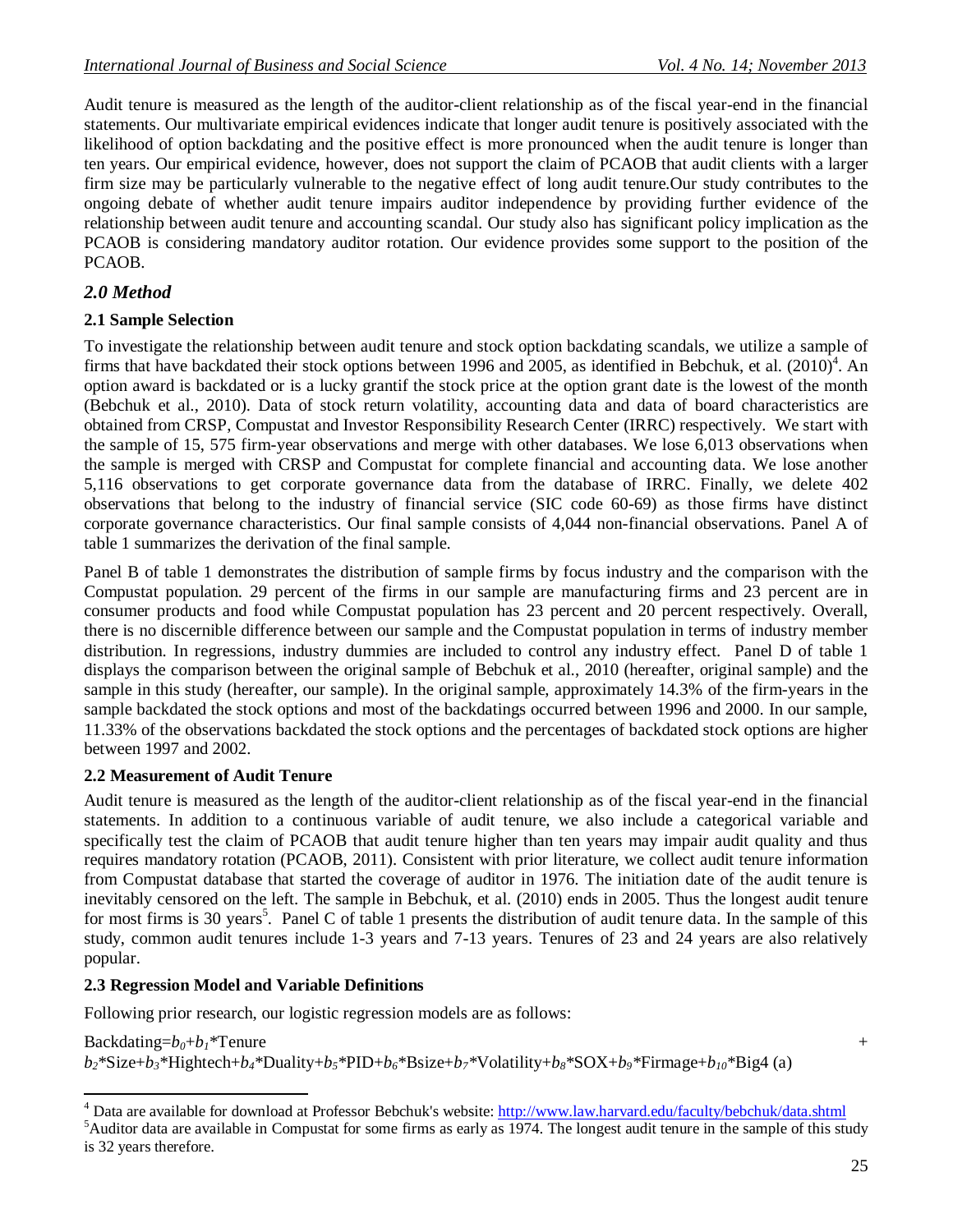#### Backdating= $b_0 + b_1$ <sup>\*</sup>Tenure10+

 $b_2$ \*Size+ $b_3$ \*Hightech+ $b_4$ \*Duality+ $b_5$ \*PID+ $b_6$ \*Bsize+ $b_7$ \*Volatility+ $b_8$ \*SOX+ $b_9$ \*Firmage+ $b_{10}$ \*Big4(b) Variable definitions are summarized in Table 2.

Our dependent variable (Backdating) is a dummy variable which is equal to one if a firm backdated its stock option in a year as identified by Bebchuk et al. (2010). Our primary test variables are audit tenure (Tenure) in regression model (a) and a dummy variable indicating if a firm's audit tenure is higher than or equal to 10 years (Tenure10) in regression model (b).

Control variables in the regression models are based on prior studies of backdating. Collins et al. (2009) suggest that weaker corporate governance is positively associated with the incidence stock option backdating. Particularly, they indicate that boards with lower percentage of independent directors and CEO duality structure are more likely to award backdated stock options to their executives. Therefore, we include three variables of board characteristics to control the effect of corporate governance: percentage of independent variables (PID); CEO and board chair being the same individual (Duality) and the size of the board (Bsize). Heron and Lie (2006) provide evidence that smaller firms may have less effective monitoring system and may get less attention from the public and thus are more likely to award backdated stock options. We include a control variable of market value (Size) in regression models. Following Heron and Lie (2006) and Collins et al. (2009), we also include variables to control stock return volatility (Volatility), high-tech industries (Hightech) and auditor type (Big4) in regression models.

Those studies suggest that firms with larger stock return volatility are more likely to backdate their stock options, firms in high-tech industries rely more on stock options compensating their executives and dominant audit suppliers have higher incentives and capability to detect stock option backdating. Two additional control variables are included to control the effects of firm age (Firmage) and intensified regulatory environment after the passage of Sarbanes-Oxley Act in 2002 (SOX)<sup>6</sup>. Younger firms heavily use stock options to compensate and retain executives. Thus, we expect a negative relationship between firm age and likelihood to backdate and include a variable to control that effect in regressions.SOX requires that public firms file a Form 4 with the SEC within two days of an option grant to executives, significantly crippling a firm's ability to backdate its stock options. The additional control variable takes into consideration of the changed regulatory environment.

#### *3.0 Results*

#### **3.1 Descriptive Statistics**

Table 3provides the descriptive statistics for the general sample. Approximately 11 percent of the observations in the sample backdated their stock options between 1996 and 2005 and mean (median) audit tenure is 13.76 (12) years. Approximately 62 percent of the observations have an audit tenure equal to or longer than 10 years. The mean (median) total assets is \$4.18 billion (\$1.23 billion), mean (median) volatility is 0.13 (0.12) and the mean (median) firm age is 25.42 years (22 years). Approximately 6 percent are in high-tech industries and the average size of the board of directors is 9.12. Average percentage of independent directors is 65 percent and about 58 percent observations have the structure of CEO duality in the board of directors. Most of the observations in the sample, or 98 percent, are audited by one of the four big international auditors.

#### **3.2 Univariate Results**

Table 4 reports the result of the univariate correlations<sup>7</sup>. The upperpanel of panel A summarizes the result of Pearson correlation while the result of Spearman correlation is presented in the lower panel. The panel indicates that the two primary variables of audit tenure (Tenure and Tenure10) are not significantly correlated with the likelihood to backdate. The result also suggests that firms in high-tech industries, with a lower percentage of independent directors and a smaller board size are more likely to backdate stock options awarded to executives. Observations with higher stock return volatility or smaller firm age are also more likely to be backdaters. The table also suggests that SOX can limit opportunistic timing of stock option grants. Panel B of table 4 compares some firm characteristics between samples split by audit tenure.

 $\overline{\phantom{a}}$ 

<sup>&</sup>lt;sup>6</sup>Although SOX has significantly constrained backdating activities after 2002, Bebchuk et al.(2010) indicate that the passage of SOX in 2002 diminished, but not eliminated backdating.

 $<sup>7</sup>$  Most of the correlation coefficients are below 0.20. The regression diagnostics indicate that multicollinearity is not an issue</sup> (all VIF scores are below 2).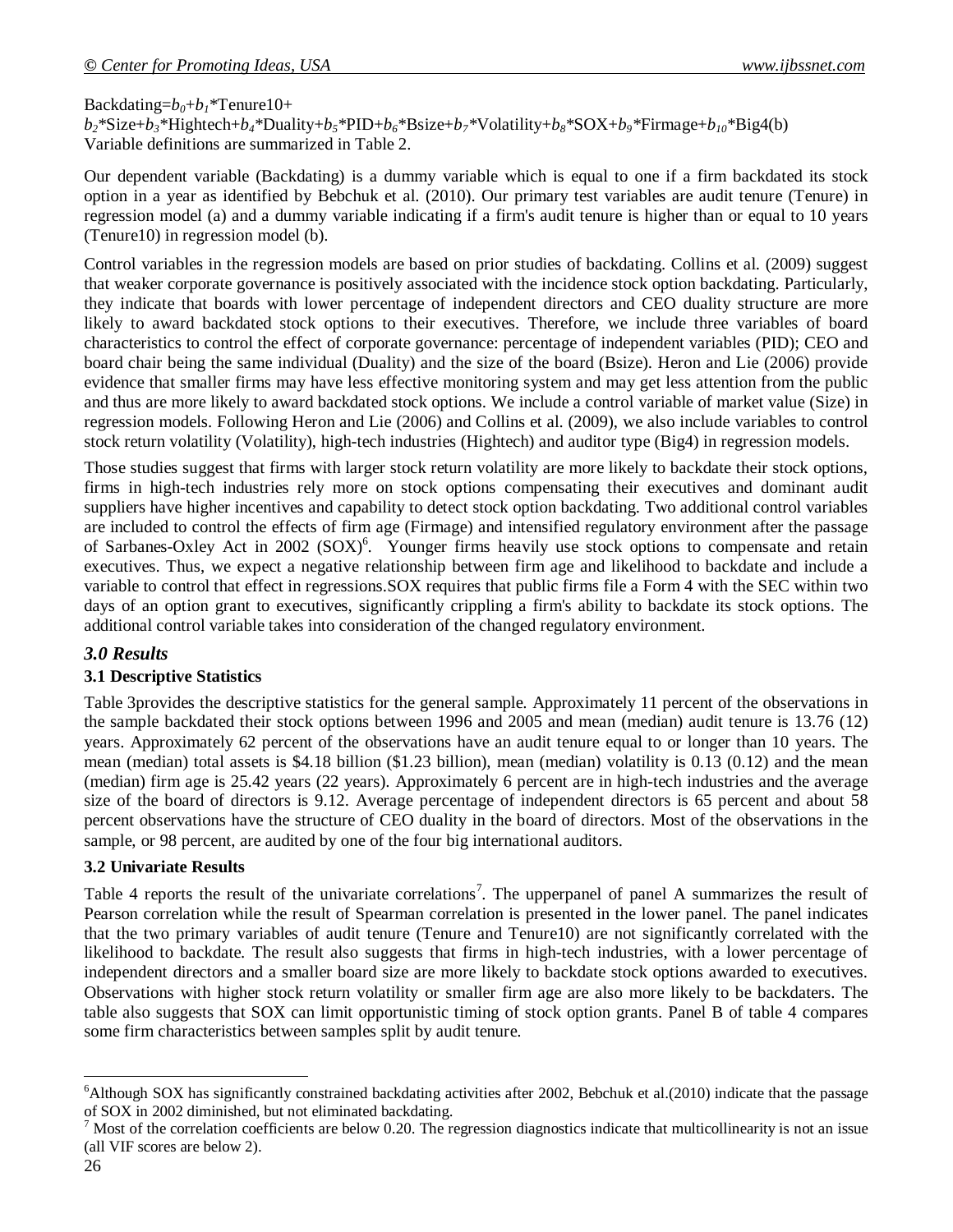Observations with audit tenure shorter than 10 years, or the sample of short tenure, are significantly smaller in terms of firm size ( mean total assets of \$3.7 billion for the short-tenure sample vs. \$4.5 billion for the longtenure sample), significantly younger ( mean firm age of 22.05 years of the short-tenure sample vs. 27.51 years of the long-tenure sample), more likely in the high-tech industries ( 8 percent in the high-tech industries of the shorttenure sample vs. 5 percent of the long-tenure sample), less likely to be audited by one of the big four international accounting firms ( 97 percent of the short-tenure sample audited by big 4 vs. 99 percent of the longtenure sample) and more likely to have a smaller size of board of directors ( mean size of 8.72 for short-tenure sample vs. 9.37 for long-tenure sample).

Panel C of table 4 summarizes the comparison of firm characteristics between samples divided by the median total assets of the general sample. Observations with total assets less than the median total assets of the general sample, or the sample of small firms, have significantly shorter audit tenure: average audit tenure of the sample of small firm size is 12.3 years vs. 15.23 years for the sample of big firm size; 57 percent observations in the sample of small firm size have an audit tenure longer than 10 years while 66 percent in the sample of big firm size do. Observations in small-firm-size sample are also significantly younger ( mean firm age of 20.38 years vs. 30.45 years of the big-firm-size sample), more likely in the high-tech industries ( 9 percent vs. 3 percent of the big-firmsize sample), less likely to be audited by one of the big four international accounting firms ( 97 percent audited by big 4 vs. 99 percent of the big-firm-size sample) and have more volatile stock returns (mean stock return volatility of 0.15 vs. 0.11 of the big-firm-size sample). There are also significant differences in some dimensions of corporate governance. Firms with less total assets are less likely to have the structure of CEO duality (51 percent vs. 65 percent of big-firm-size sample), have a smaller percentage of independent directors ( mean percentage of 64% vs. 67% of the big-firm-size sample) and have a smaller board (mean board size of 7.99 vs. 10.24 of the big-firm-size sample).

## **3.3 Regression Results**

Multiple regression results are presented in Table 4. The result of regressions on the general sample is first reported in panel A. We find that there is a significantly positive relationship between audit tenure and the likelihood of backdating. (p-value = .02 for the variable of Tenure) and the positive relationship still persists when a dummy variable is adopted of whether the audit tenure is equal to or longer than 10 years ( p-value=.04 for the variable ofTenure10). Consistent with prior literature (Heron and Lie, 2006; Collins et al. 2009), most of the control variables are significant and have the expected directions of signs. The coefficient estimates on SOX, Big4, Firmage, and PID are negative and significant, suggesting observations audited by one of the big four international accounting firms, after the passage of SOX, with a larger firm age and a higher percentage of independent directors in the board are less likely to backdate their stock options grants to executives. Firms with the structure of CEO duality in the board are more likely to be backdaters.

We also address the concern of the PCAOB that audit clients with a larger firm size may be particularly vulnerable to the negative effect of long audit tenure. Panel B of table 5 provides the result of logistic regressions on samples split by the median total assets of the general population. The result does not support the claim of PCAOB in that the positive relationship between audit tenure and the likelihood to backdate stock option grants exists only in the sample of firms with small firm size (p-value=.05 and .03 for the variables of Tenure and Tenure10 respectively).

Taken together, our empirical evidences indicate that longer audit tenure is positively associated with the likelihood of option backdating and the positive effect is more pronounced when the audit tenure is longer than ten years. Our empirical evidence, however, does not support the claim of PCAOB that audit clients with a larger firm size may be particularly vulnerable to the negative effect of long audit tenure.

# *4.0 Conclusion*

Auditor independence is essential to unbiased assurance service provided by auditors to information users. Critics have argued that long audit tenure may impair auditor independence and audit quality. Our evidence indicates that long audit tenure is positively associated with the likelihood of stock option backdating, a form of accounting fraud. Our evidence further suggests that the detrimental effect of long audit tenure is more pronounced in larger audit clients. Overall, our study provides support of mandatory auditor rotation proposed by PCAOB.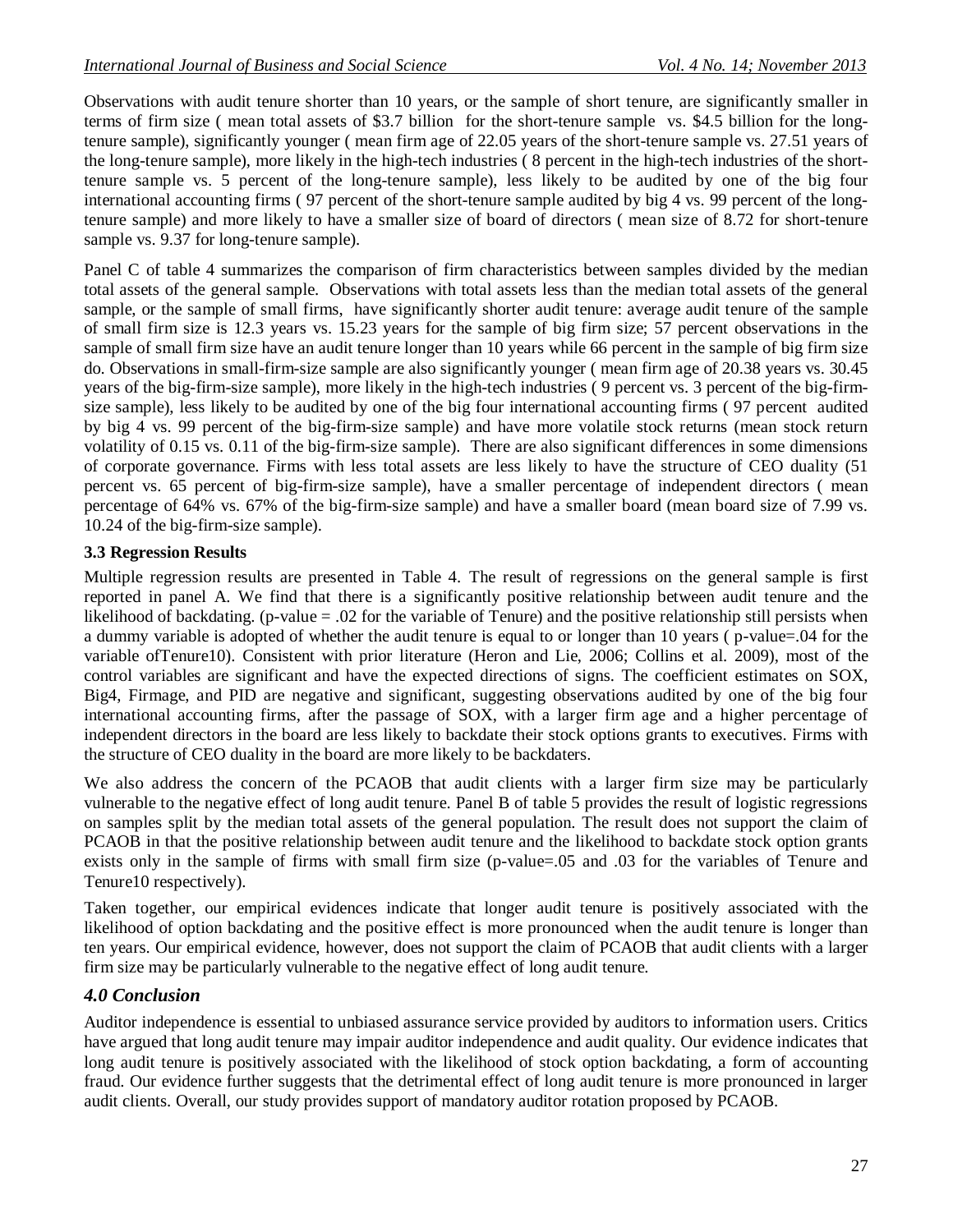#### *References*

- Bebchuk, L., Grinstein, Y., &Urs, P., (2010). Lucky CEOs and Lucky Directors,*Journal of Finance*, Vol. 65 No.6: 2363-2401.
- Bernile, G. &Jarrel, G. A.(2009).The impact of the option backdating scandal on shareholder.*Journal of Accounting and Economics* 47: 2-26.
- CFO Magazine. (2012). Finance Execs Balk at Mandatory Rotation of Audit Firms (http://www3.cfo.com/article/2012/10/auditing\_mandatory-audit-rotation-pcaob-tenet-healthcareexxonmobil-sarbanes-oxley).
- Cheng, X., Crabtree, A., & Smith, D.,(2009).Disclosure of Allegedly Illegal Corporate Activities and Information risk.*Advances in Accounting*Vol 25(2):136–146
- Chu, L., Church, B., & Zhang, P., (2012). Does long tenure erode auditor independence? Working paper, Wilfred Laurier University.
- Collins, D., Gong, G., & Li, H.,(2009). Corporate Governance and Backdating of Executive Stock Options.*Contemporary Accounting Research*Vol 26 (2): 403–445.
- Davis, L.R., Soo, B.S., &Trompeter, G.M.,(2009). Auditor tenure and the ability to meet or beatearnings forecasts.*Contemporary Accounting Research* Vol 26 No.2: 517-548.
- Efendi, J., Files, R., Ouyang, B.,&Swanson, E.,(2013).Executive Turnover Following Option Backdating Allegations.*The Accounting Review* Vol. 88 No. 1: 75-105.
- Ertimur, Y., Ferri, F.,&Maber, D.,(2012). Reputational penalties for poor monitoring of executive pay: Evidence from option backdating. *Journal of Financial Economics* 104: 118–144.
- Forelle, C.,&Bandler, J.,(2006, March 18). The perfect payday: Some CEOs reap millions by landing stock options when they are most valuable. *Wall Street Journal,* pp. A1.
- GAO.(2003). Public Accounting Firms: Required Study on the Potential Effects of Mandatory Audit Firm Rotation, *United States General Accounting Office*. Retrieved from http://www.gao.gov/new.items/d04216.pdf.
- Gul, F.A., Jaggi, B.,&Krishnan, G.,(2007). Auditor independence: Evidence on the joint effectsof auditor tenure and non-audit fees. *Auditing: A Journal of Practice & Theory*26(2): 117-142.
- European Commission.(2011). Proposal for a regulation of the European Parliament and of the Council on specific requirements regarding statutory audit of public-interest entities.*EuropeanCommission*.Retrieved fromhttp://ec.europa.eu/internal\_market/auditing/docs/reform/regulation\_en.pdf.
- Johnson, V., Khurana, I.,&Reynolds, J.,(2002). Audit-firm tenure and the quality of financialreports. *Contemporary Accounting Research* 19(4): 637–660.
- Lexology.(2013).Changes to accountancy law. Retrieved from http://www.lexology.com/library/detail.aspx?g=394adcf2-8942-49d3-9e3d-e93fa7688b98.
- Lie, E. (2005). On the timing of CEO stock option awards. *Management Science* 51: 802-812.
- Lu, T.,&Sivaramakrishnan, K.,(2009). Mandatory audit firm rotation: Fresh look versus poor knowledge. *Journal of Accounting and Public Policy* 28: 71-91.
- Myers, J.N., Myers, L.A., & Omer, T.C.,(2003). Exploring the term of the auditor-clientrelationship and the quality of earnings: A case for mandatory auditor rotation? *TheAccounting Review* 78(3): 779–799.
- Narayanan, M., Schipani, C. &Nejat, S. (2007). The Economic Impact of Backdating of Executive Stock Options.*Michigan Law Review*. Vol. 105 Issue 8, p1597-1641. 45p.
- PCAOB.(2006). Matters Related to Timing and Accounting for Option Grants.*Public Company Accounting Oversight Board.*Retrieved from http://pcaobus.org/Standards/QandA/07-28-2006-APA\_1.pdf.
- PCAOB.(2011a). Memo of Subcommittee on Global Networks and Audit Firm Governance, *Public Company Accounting Oversight Board.*Retrieved from

http://pcaobus.org/News/Events/Documents/03162011\_IAGMeeting/Subcommittee\_Memo.pdf.

- PCAOB.(2011b).Concept release on auditor independence and audit firm rotation.*Public Company Accounting Oversight Board*.Retrieved from http://pcaobus.org/rules/rulemaking/docket037/release\_2011-006.pdf.
- Raghunathan, B., Lewis, B.,& Evans, J. III.,(1994). An empirical investigation of problem audits.*Research in Accounting Regulation* 8: 33-58.
- Srinidhi, B., Leung, S.,&Gul, F.A.,(2010). Auditor tenure and audit quality: The role of demandfor unique client specific knowledge. Working paper, City University of Hong Kong.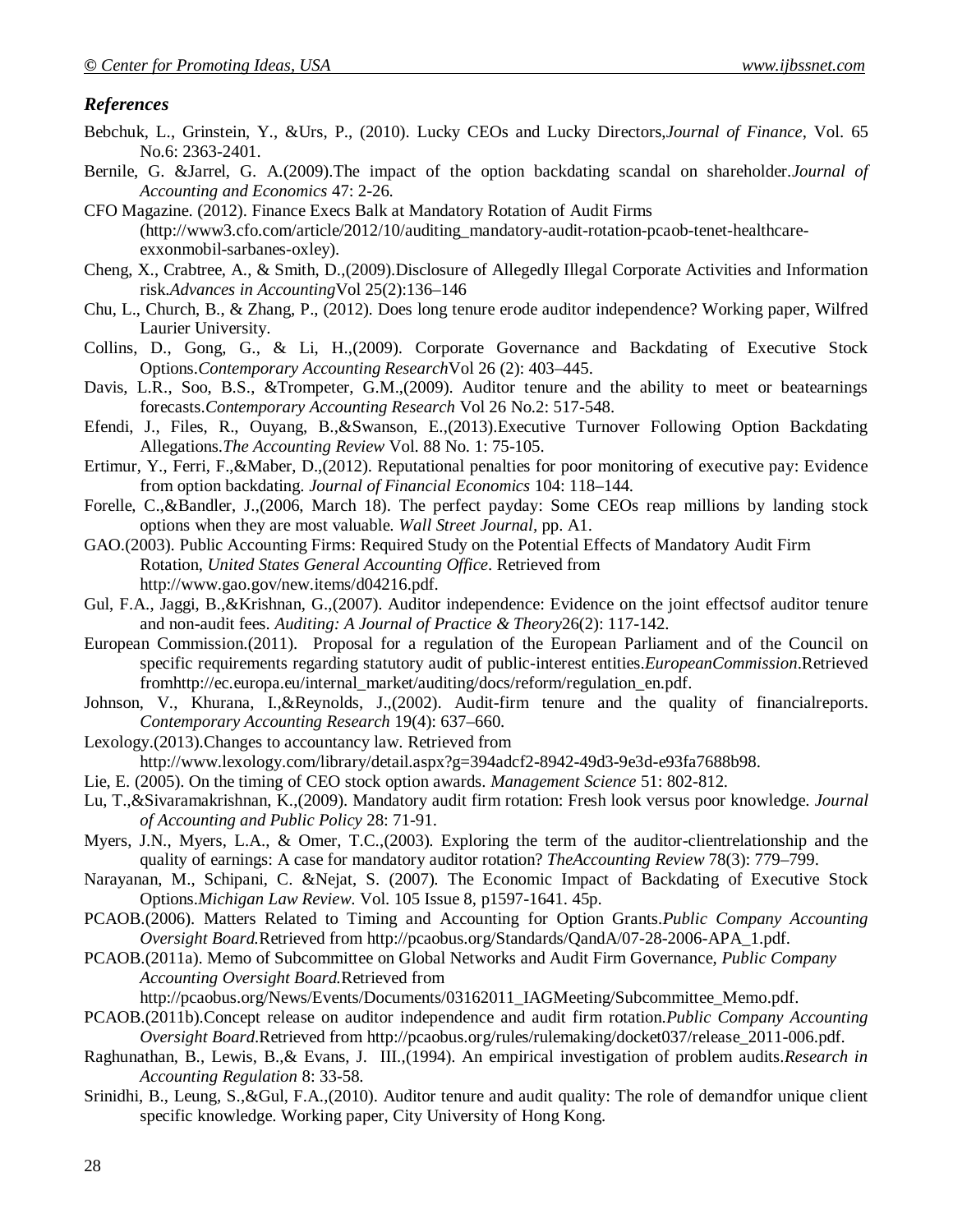## **Table 1:Sample Derivation and Distribution of Data**

Panel A:Sample Derivation

| Sample of Bebchuk et al. (2010) | 15,575   |
|---------------------------------|----------|
| Merge with CRSP & Compustat     | (6,013)  |
| Merge with IRRC                 | (5, 116) |
| Delete financial service firms  | (402)    |
| Final sample*                   | 4,044    |

\*: An option award is backdated if the stock price at the option grant date is the lowest of the month (Bebchuk et al., 2010).

Panel B: Distribution of Observations by Focus Industry

|                                       |                     | Number of      |                 |
|---------------------------------------|---------------------|----------------|-----------------|
|                                       | Corresponding       | Observations   | Compustat       |
| Focus Industry                        | Two-Digit SIC codes | (%)            | Population (%)* |
| Construction                          | $15 - 17$           | 64 (1.59%)     | 1.34%           |
| <b>Consumer Products and Food</b>     | 20-33               | 929 (23.02%)   | 19.93%          |
| Energy                                | 10-14, 46, 49       | 390 (9.66%)    | 15.52%          |
| Information and Communication         | 48, 73, 78, 79, 84  | 528 (13.08%)   | 18.87%          |
| Manufacturing                         | 34-39               | 1,197 (29.16%) | 22.88%          |
| Personal Services, Healthcare         | 72, 80, 83          | 102 (2.53%)    | 2.31%           |
| <b>Commercial Services, Education</b> | 75, 76, 82, 87, 89  | 78 (1.93%)     | 2.60%           |
| <b>Retail and Wholesale</b>           | 50-59               | 608 (15.36%)   | 11.41%          |
| Transportation                        | 40-42, 44, 45, 47   | 129 (3.02%)    | 2.90%           |
| All other                             | 1, 2, 7, 8, 99      | 19 (0.37%)     | 2.20%           |
| Total                                 |                     | 4,044          | 100%(rounded)   |

\*: Calculated based upon all firms in the active Compustat database, excluding financial firms



Panel C: Distribution of Observations by Audit Tenure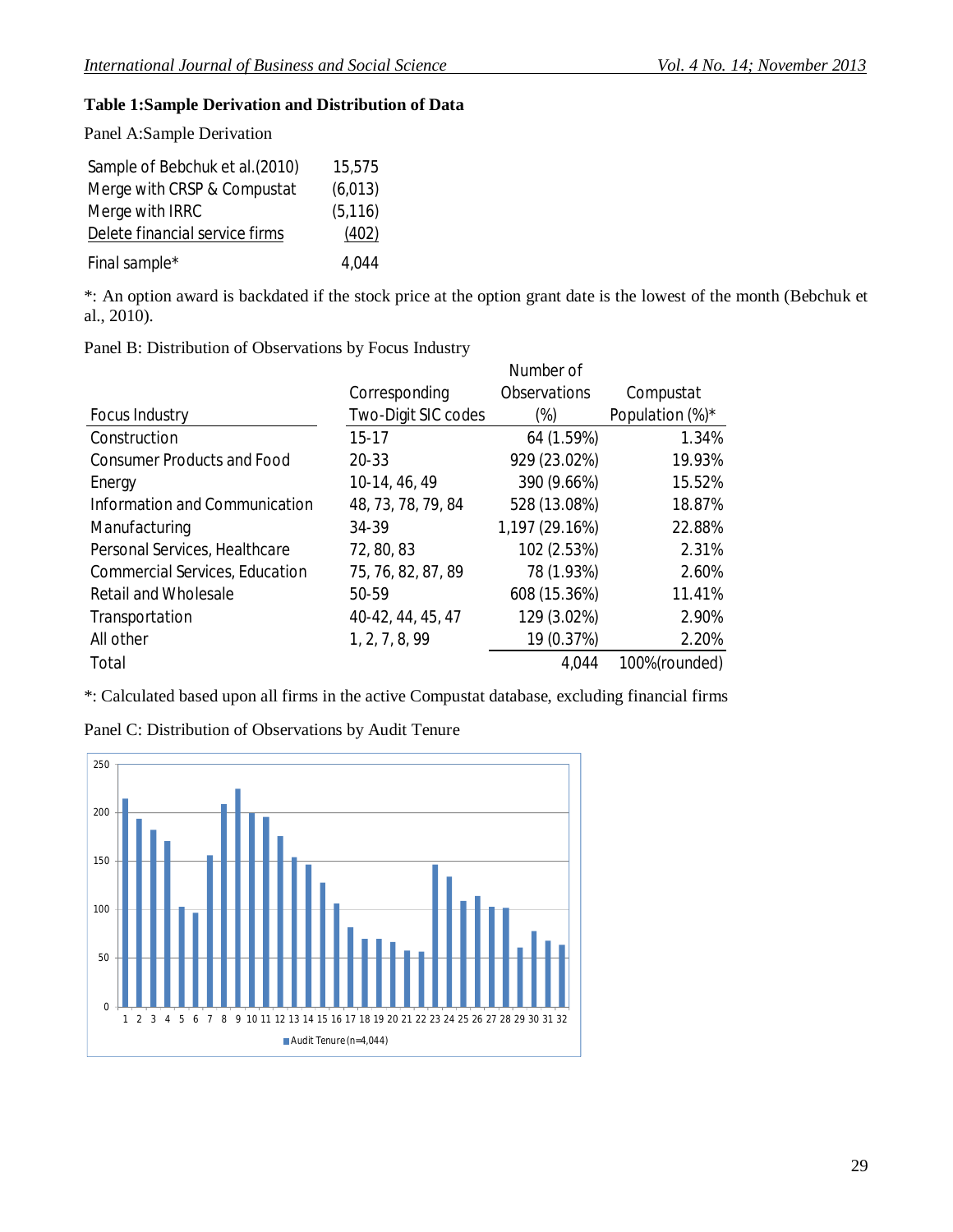|       |        |        | Sample of Bebchuk et al. (2010) |                  | Sample of This Study |            |     |                                     |  |
|-------|--------|--------|---------------------------------|------------------|----------------------|------------|-----|-------------------------------------|--|
| Year  | N(a)   |        | Percentage Backdating (b)*      | Percentage (b/a) | N(a)                 | Percentage |     | Backdating $(b)^*$ Percentage (b/a) |  |
|       |        |        |                                 |                  |                      |            |     |                                     |  |
| 1996  | 1.147  | 7.36%  | 211                             | 18.40%           | 276                  | 6.77%      | 24  | 8.70%                               |  |
| 1997  | 1.372  | 8.81%  | 248                             | 18.08%           | 318                  | 7.86%      | 41  | 12.89%                              |  |
| 1998  | 1.389  | 8.92%  | 217                             | 15.62%           | 321                  | 7.96%      | 40  | 12.46%                              |  |
| 1999  | 1,284  | 8.24%  | 228                             | 17.76%           | 325                  | 8.01%      | 41  | 12.62%                              |  |
| 2000  | 1.509  | 9.69%  | 265                             | 17.56%           | 382                  | 9.43%      | 47  | 12.30%                              |  |
| 2001  | 1.821  | 11.69% | 326                             | 8.81%            | 474                  | 11.73%     | 78  | 16.46%                              |  |
| 2002  | 1.682  | 10.80% | 207                             | 12.31%           | 445                  | 11.01%     | 55  | 12.36%                              |  |
| 2003  | 1.766  | 11.34% | 197                             | 11.16%           | 482                  | 11.96%     | 45  | 9.34%                               |  |
| 2004  | 1.853  | 11.90% | 164                             | 8.85%            | 521                  | 12.88%     | 45  | 8.64%                               |  |
| 2005  | 1,752  | 11.25% | 165                             | 9.42%            | 500                  | 12.38%     | 42  | 8.40%                               |  |
| Total | 15,575 | 100%   | 2,228                           | 14.30%           | 4.044                | 100%       | 458 | 11.33%                              |  |

Panel D: Distribution of Firm Years( Comparison with the original backdating data from Bebchuk, et al. 2010)

\*: Firms that have backdated stock options, identified in Bebchuk et al. (2010)

#### **Table 2: Variable Definitions**

| Variables            | Definition                                                                                 |
|----------------------|--------------------------------------------------------------------------------------------|
|                      |                                                                                            |
| Backdating           | dummy variable equal to one if the firm backdated stock options; zero otherwise            |
| Tenure               | audit tenure from Compustat                                                                |
| Tenure <sub>10</sub> | dummy variable equal to one if audit tenure is greater than or equal to 10; zero otherwise |
| <b>Size</b>          | natural log of the market value                                                            |
| Hightech             | dummy variable equal to one if sic code is between 7370 and 7379                           |
| Duality              | dummy variable equal to one if the CEO and the board chairman are the same individual      |
| <b>PID</b>           | percentage of independent directors in the board of directors                              |
| <b>Bsize</b>         | the size of the board of directors                                                         |
| Volatility           | stock return volatility of the past 60 months                                              |
| SOX.                 | dummy variable equal to one if the year is after 2002                                      |
| Firmage              | Firm age calculated from Compustat                                                         |
| Big4                 | dummy variable equal to one if the auditor is one of the big four international auditors   |
| Ta                   | total assets in \$ millions                                                                |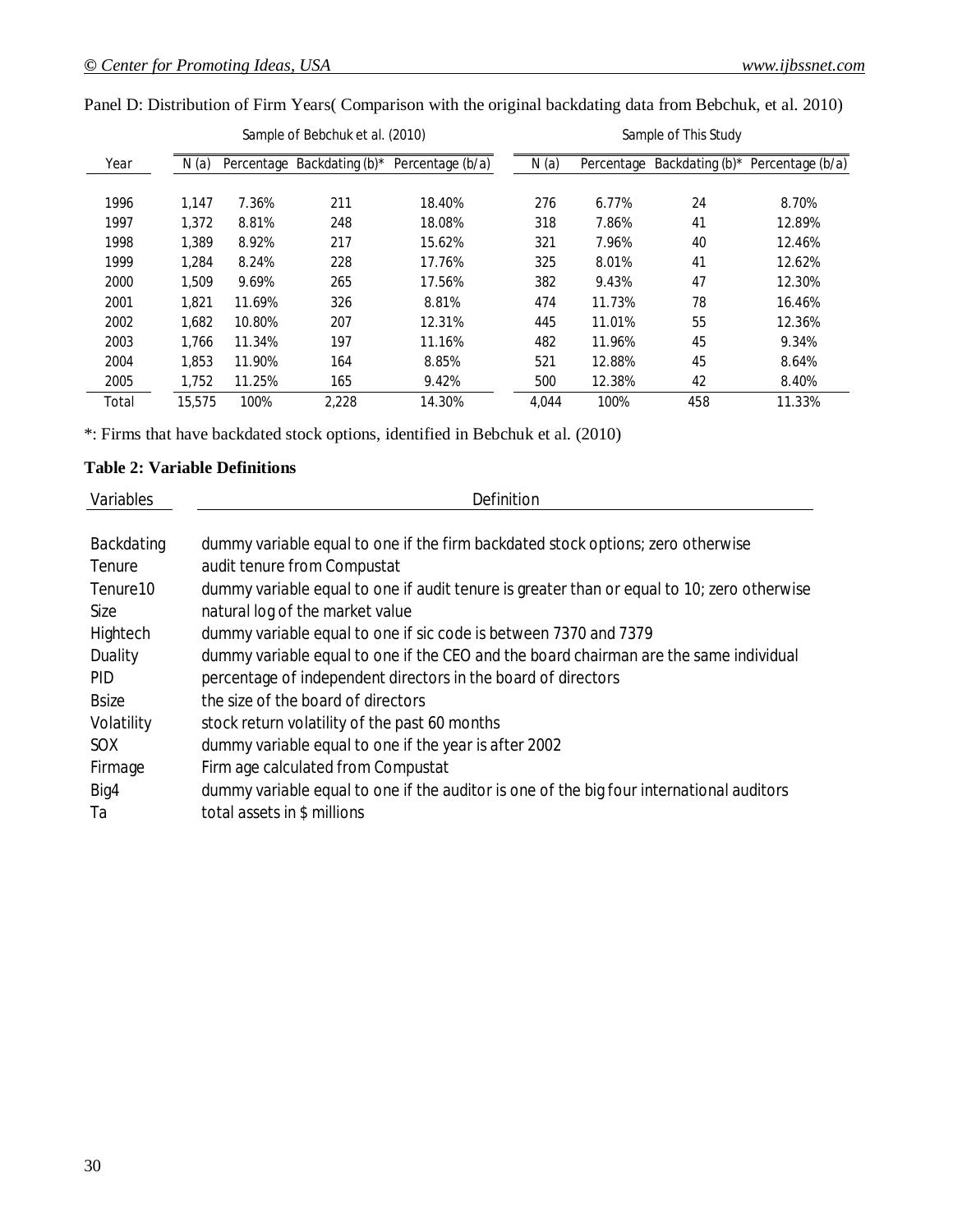# **Table 3: Descriptive Statistics**

| Descriptive Statistics of the General Sample (n=4,044) |          |          |           |         |            |  |  |  |  |
|--------------------------------------------------------|----------|----------|-----------|---------|------------|--|--|--|--|
| Variable*                                              | Mean     | Median   | Std Dev   | Minimum | Maximum    |  |  |  |  |
|                                                        |          |          |           |         |            |  |  |  |  |
| Backdating                                             | 0.11     | 0        | 0.32      | 0       | 1          |  |  |  |  |
| Tenure                                                 | 13.76    | 12       | 8.95      | 1       | 32         |  |  |  |  |
| Tenure <sub>10</sub>                                   | 0.62     | 1        | 0.49      | 0       |            |  |  |  |  |
| Size                                                   | 7.33     | 7.25     | 1.47      | 2.44    | 12.52      |  |  |  |  |
| Hightech                                               | 0.06     | 0        | 0.24      | 0       |            |  |  |  |  |
| Duality                                                | 0.58     | 1        | 0.49      | 0       | 1          |  |  |  |  |
| <b>PID</b>                                             | 0.65     | 0.67     | 0.17      | 0.09    | 0.94       |  |  |  |  |
| <b>Bsize</b>                                           | 9.12     | 9        | 2.47      | 4       | 28         |  |  |  |  |
| Volatility                                             | 0.13     | 0.12     | 0.06      | 0.03    | 0.49       |  |  |  |  |
| SOX                                                    | 0.48     | 0        | 0.50      | 0       | 1          |  |  |  |  |
| Firmage                                                | 25.42    | 22       | 14.69     | 3       | 56         |  |  |  |  |
| Big4                                                   | 0.98     |          | 0.13      | 0       | 1          |  |  |  |  |
| Ta                                                     | 4,181.15 | 1,230.71 | 11,256.66 | 17.50   | 262,867.00 |  |  |  |  |

\*: Variablesare defined in table 2.

# **Table 4:Univariate analysis**

Panel A: Correlations

| Variables*   | Backdating | Tenure  | Tenure <sub>10</sub> | Size    | Hightech | Duality | PID     | Bsize   | Volatility | Sox     | Firmage  | Big4    |
|--------------|------------|---------|----------------------|---------|----------|---------|---------|---------|------------|---------|----------|---------|
|              |            |         |                      |         |          |         |         |         |            |         |          |         |
| Backdating   |            | $-0.01$ | 0.01                 | $-0.02$ | 0.04     | 0.02    | $-0.07$ | $-0.03$ | 0.06       | $-0.05$ | $-0.07$  | $-0.02$ |
|              |            | 0.60    | 0.43                 | 0.27    | 0.01     | 0.15    | < .0001 | 0.03    | 0.00       | 0.00    | < .0001  | 0.24    |
| Tenure       | 0.00       |         | 0.78                 | 0.15    | $-0.12$  | 0.05    | 0.05    | 0.21    | $-0.23$    | $-0.10$ | 0.42     | 0.06    |
|              | 0.99       |         | < .0001              | < .0001 | < .0001  | 0.00    | 0.00    | < .0001 | < .0001    | < .0001 | < .0001  | < .0001 |
| Tenure10     | 0.01       | 0.84    |                      | 0.09    | $-0.08$  | 0.01    | $-0.01$ | 0.13    | $-0.14$    | $-0.07$ | 0.18     | 0.05    |
|              | 0.43       | < .0001 |                      | < .0001 | < .0001  | 0.63    | 0.40    | < .0001 | < .0001    | < .0001 | < .0001  | 0.00    |
| Size         | $-0.02$    | 0.13    | 0.08                 |         | $-0.01$  | 0.11    | 0.10    | 0.44    | $-0.27$    | 0.08    | 0.22     | 0.06    |
|              | 0.16       | < .0001 | < .0001              |         | 0.43     | < .0001 | < .0001 | < .0001 | < .0001    | < .0001 | $-.0001$ | 0.00    |
| Hightech     | 0.04       | $-0.12$ | $-0.08$              | $-0.02$ |          | $-0.03$ | $-0.02$ | $-0.16$ | 0.24       | 0.04    | $-0.19$  | 0.02    |
|              | 0.01       | < .0001 | < .0001              | 0.29    |          | 0.12    | 0.26    | < .0001 | < .0001    | 0.01    | $-.0001$ | 0.26    |
| Duality      | 0.02       | 0.04    | 0.01                 | 0.12    | $-0.03$  |         | 0.14    | 0.09    | $-0.12$    | $-0.05$ | 0.14     | 0.01    |
|              | 0.15       | 0.02    | 0.63                 | < .0001 | 0.12     |         | < .0001 | < .0001 | < .0001    | 0.00    | < .0001  | 0.58    |
| PID          | $-0.07$    | 0.03    | $-0.02$              | 0.10    | $-0.03$  | 0.14    |         | 0.05    | $-0.07$    | 0.23    | 0.22     | 0.04    |
|              | < .0001    | 0.06    | 0.33                 | < .0001 | 0.06     | < .0001 |         | 0.00    | < .0001    | < .0001 | $-.0001$ | 0.02    |
| <b>Bsize</b> | $-0.05$    | 0.21    | 0.13                 | 0.42    | $-0.17$  | 0.09    | 0.09    |         | $-0.43$    | $-0.10$ | 0.41     | 0.04    |
|              | 0.00       | < .0001 | < .0001              | < .0001 | < .0001  | < .0001 | < .0001 |         | < .0001    | < .0001 | $-.0001$ | 0.00    |
| Volatility   | 0.06       | $-0.22$ | $-0.13$              | $-0.29$ | 0.23     | $-0.14$ | $-0.09$ | $-0.49$ |            | 0.20    | $-0.46$  | 0.00    |
|              | < .0001    | < .0001 | < .0001              | < .0001 | < .0001  | < .0001 | < .0001 | < .0001 |            | < .0001 | < .0001  | 0.95    |
| SOX          | $-0.05$    | $-0.11$ | $-0.07$              | 0.08    | 0.04     | $-0.05$ | 0.22    | $-0.09$ | 0.22       |         | $-0.04$  | 0.00    |
|              | 0.00       | < .0001 | < .0001              | < .0001 | 0.01     | 0.00    | < .0001 | < .0001 | < .0001    |         | 0.01     | 0.76    |
| Firmage      | $-0.07$    | 0.40    | 0.25                 | 0.22    | $-0.20$  | 0.13    | 0.21    | 0.44    | $-0.51$    | $-0.04$ |          | 0.03    |
|              | < .0001    | < .0001 | < .0001              | < .0001 | < .0001  | < .0001 | < .0001 | < .0001 | < .0001    | 0.01    |          | 0.04    |
| Big4         | $-0.02$    | 0.07    | 0.05                 | 0.06    | 0.02     | 0.01    | 0.04    | 0.04    | $-0.01$    | 0.00    | 0.03     |         |
|              | 0.24       | < .0001 | 0.00                 | 0.00    | 0.26     | 0.58    | 0.01    | 0.00    | 0.67       | 0.76    | 0.09     |         |

Upper panel: Pearson correlation; Lower panel: Spearman correlation.

\*: Variables are defined in table 2.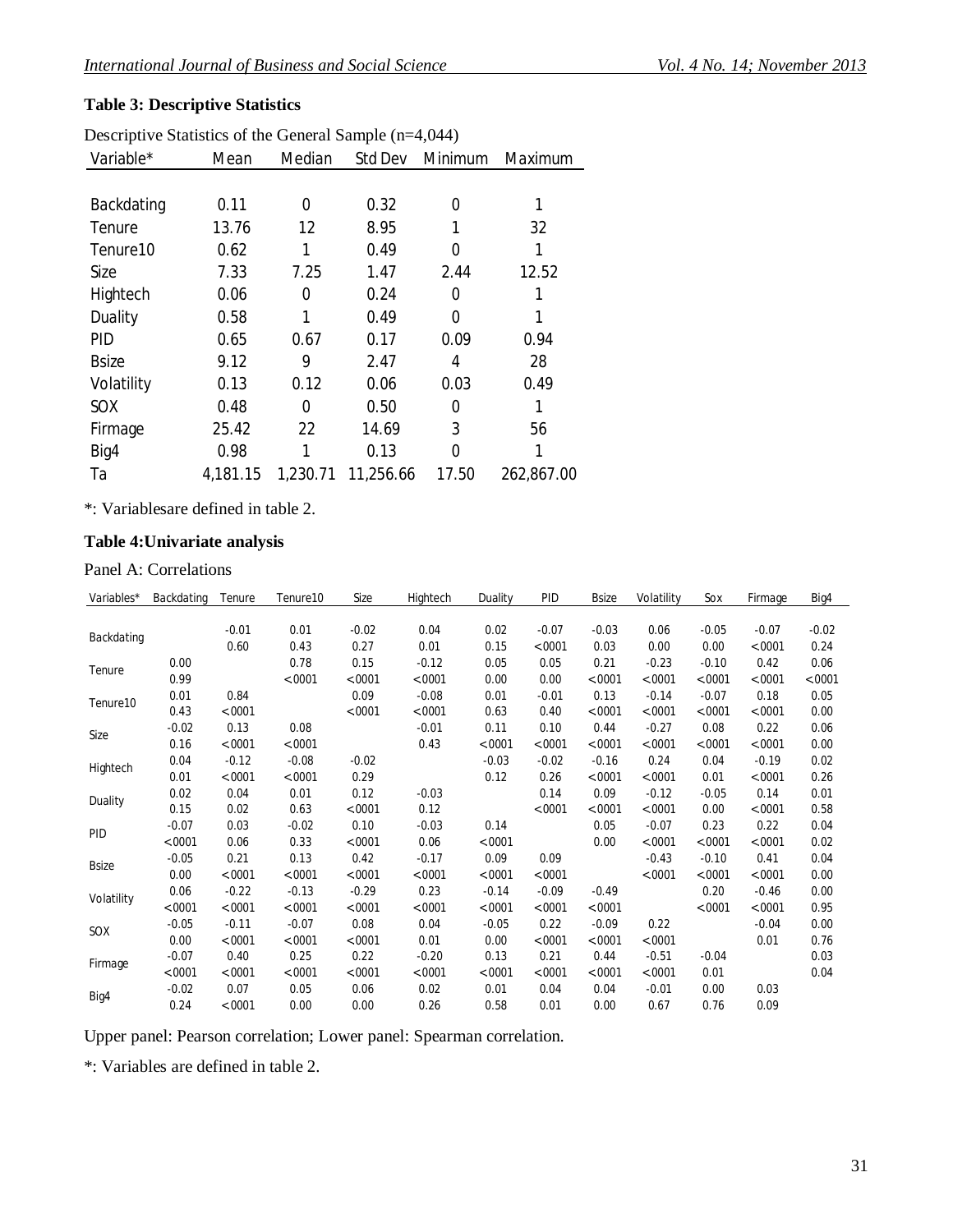|              |                | Sample of Short Tenure<br>$(n=1,552)^*$ |          | Sample of Long Tenure<br>$(n=2,492)^*$ |  | Test of the Differences |          |
|--------------|----------------|-----------------------------------------|----------|----------------------------------------|--|-------------------------|----------|
| Variable**   | Median<br>Mean |                                         | Mean     | Median                                 |  | Chi-square              | t-test   |
|              |                |                                         |          |                                        |  |                         |          |
| Backdating   | 0.11           | $\mathbf 0$                             | 0.12     | 0                                      |  | 0.43                    |          |
| Tenure       | 4.97           | 5                                       | 19.24    | 18                                     |  |                         | < .0001  |
| Tenure10     |                |                                         |          |                                        |  |                         |          |
| Size         | 7.16           | 7.10                                    | 7.43     | 7.34                                   |  |                         | < .0001  |
| Hightech     | 0.08           | 0                                       | 0.05     | 0                                      |  | < .0001                 |          |
| Duality      | 0.58           |                                         | 0.59     | 1                                      |  | 0.63                    |          |
| <b>PID</b>   | 0.66           | 0.67                                    | 0.65     | 0.67                                   |  |                         | 0.40     |
| <b>Bsize</b> | 8.72           | 8                                       | 9.37     | 9                                      |  |                         | < .0001  |
| Volatility   | 0.14           | 0.13                                    | 0.12     | 0.11                                   |  |                         | $-.0001$ |
| SOX          | 0.52           |                                         | 0.46     | 0                                      |  | < .0001                 |          |
| Firmage      | 22.05          | 15                                      | 27.51    | 26                                     |  |                         | < .0001  |
| Big4         | 0.97           | 1                                       | 0.99     | 1                                      |  | 0.00                    |          |
| Ta           | 3,703.47       | 998.53                                  | 4,478.64 | 1,417.49                               |  |                         | 0.03     |

Panel B: Descriptive Statistics of the Samples Divided by Audit Tenure

\*: Samples are further divided into two sub-samples: sample of long audit tenure includes those with an audit tenure longer than nine years while sample of short audit tenure include those with an audit tenure shorter than ten years. \*\*: variables are defined in table 2.

|  |  | Panel C: Descriptive Statistics of the Samples Divided by Firm Size |  |  |  |
|--|--|---------------------------------------------------------------------|--|--|--|
|  |  |                                                                     |  |  |  |

|                      |        | Sample of Small Firm |  |                  | Sample of Big Firm |                                |          |
|----------------------|--------|----------------------|--|------------------|--------------------|--------------------------------|----------|
|                      |        | Size (n=2,022)*      |  | Size $(n=2,022)$ |                    | <b>Test of the Differences</b> |          |
| Variable**           | Mean   | Median               |  | Mean             | Median             | Chi-square                     | t-test   |
|                      |        |                      |  |                  |                    |                                |          |
| Backdating           | 0.13   | $\Omega$             |  | 0.10             | 0                  | 0.01                           |          |
| Tenure               | 12.30  | 11                   |  | 15.23            | 14                 |                                | $-.0001$ |
| Tenure <sub>10</sub> | 0.57   | 1                    |  | 0.66             | 1                  |                                | < .0001  |
| Size                 | 6.34   | 6.38                 |  | 8.32             | 8.19               |                                | < .0001  |
| Hightech             | 0.09   | 0                    |  | 0.03             | 0                  | $-.0001$                       |          |
| Duality              | 0.51   | 1                    |  | 0.65             | 1                  | < .0001                        |          |
| <b>PID</b>           | 0.64   | 0.67                 |  | 0.67             | 0.69               |                                | < .0001  |
| <b>Bsize</b>         | 7.99   | 8                    |  | 10.24            | 10                 |                                | < .0001  |
| Volatility           | 0.15   | 0.14                 |  | 0.11             | 0.10               |                                | < .0001  |
| SOX                  | 0.47   | $\Omega$             |  | 0.49             | 0                  | 0.35                           |          |
| Firmage              | 20.38  | 16                   |  | 30.45            | 31                 |                                | < .0001  |
| Big4                 | 0.97   | 1                    |  | 0.99             | 1                  | < .0001                        |          |
| Тa                   | 572.49 | 536.52               |  | 7,789.80         | 3,247.91           |                                | < .0001  |

\*: Samples are further divided into two sub-samples: sample of large firm size includes those with total assets higher than the median of the total assets of the general sample while sample of small firm size includes those with total assets less than the median of the total assets of the general sample.

\*\*: variables are defined in table 2.